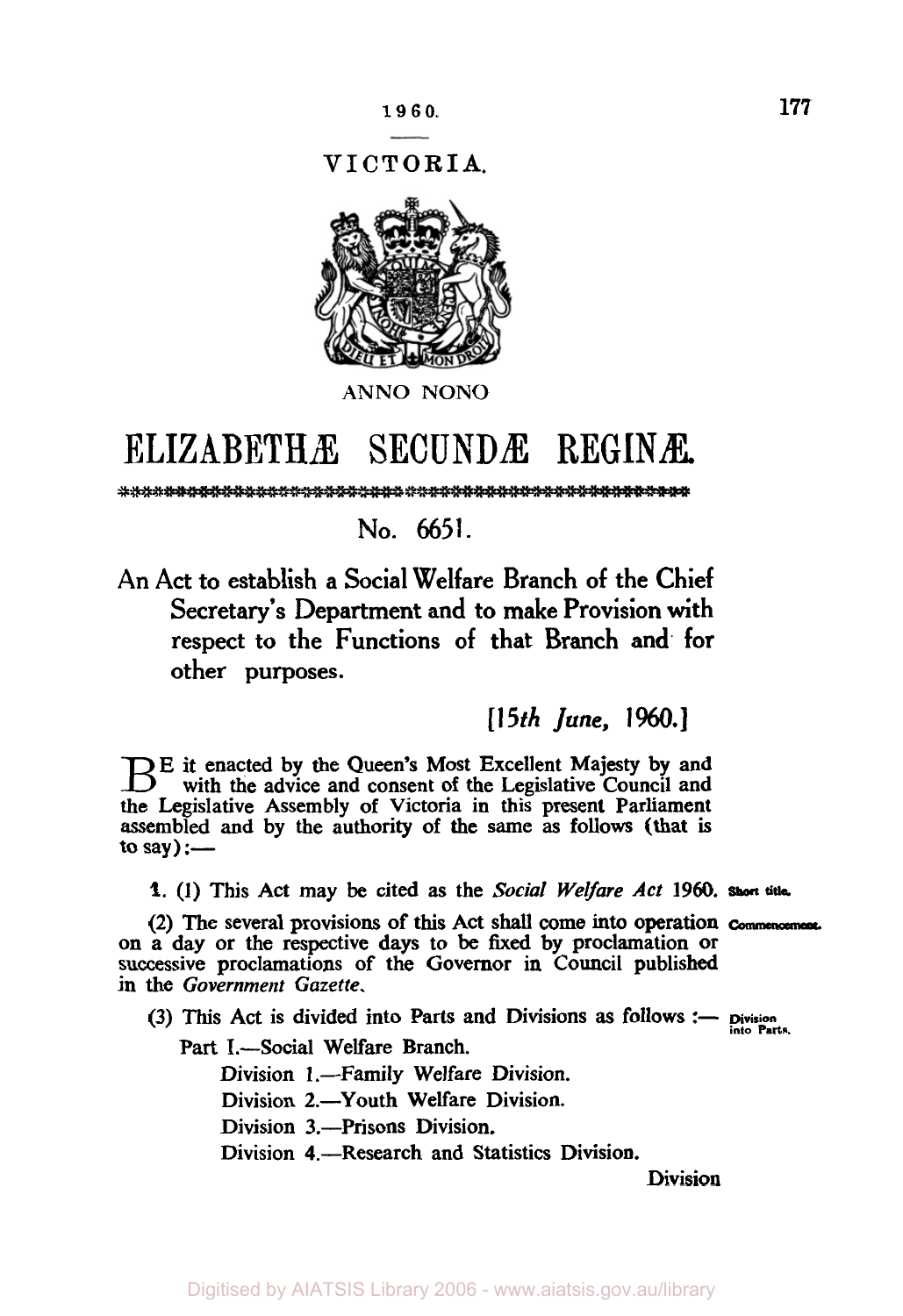**178** 

|                         | Division 5.-Training Division.<br>Division 6.—Probation and Parole Division.<br>Division 7.—Miscellaneous provisions. |
|-------------------------|-----------------------------------------------------------------------------------------------------------------------|
|                         | Part II.—Supplementary.                                                                                               |
| Interpretations.        | 2. In this Act unless inconsistent with the context or subject<br>matter:                                             |
| "Branch."               | "Branch" means the Social Welfare Branch of the Chief<br>Secretary's Department;                                      |
| " Child. "              | "Child" means a person under the age of fourteen years;                                                               |
| "Director-<br>General." | "Director-General" means the Director-General of Social<br>Welfare:                                                   |
| " Part."                | "Part" means Part of this Act;                                                                                        |
| "Prescribed."           | "Prescribed" means prescribed by the regulations;                                                                     |
| " Regulations."         | " Regulations" means regulations made under this Act;                                                                 |
| "Young<br>person.       | "Young person" means a person of or over the age of<br>fourteen years and under the age of twenty-one years.          |

## PART I.-ADMINISTRATION.

**3.** For the better promotion and development of services organizations and institutions relating to the social welfare of the community and in particular of children and young persons there shall be a Branch of the Chief Secretary's Department to be known as the Social Welfare Branch.

*4.* **(1)** Subject to the *Public Service* Act 1958 there shall be appointed **an** officer - to be called the " Director-General of Social Welfare ".

(2) The Director-General shall subject to this Act have the control and direction of the Branch.

(3) The **person** holding the office of Director of Penal Services immediately before the commencement of this Act shall be the first Director-General of Social Welfare.

**(4)** *(a)* The Director-General may with the approval of the Minister assign in writing to any Director or senior officer of the Branch any of the statutory functions and duties of the Director-General either generally or in any particular case and may in writing revoke any such assignment.

*(b)* All acts matters and things done or performed by any Director or officer pursuant to any such assignment shall for all purposes have the same force and effect as if done or performed by the Director-General.

*(c)* **Notwithstanding** 

**Social Welfare Branch established.** 

**Director-General.**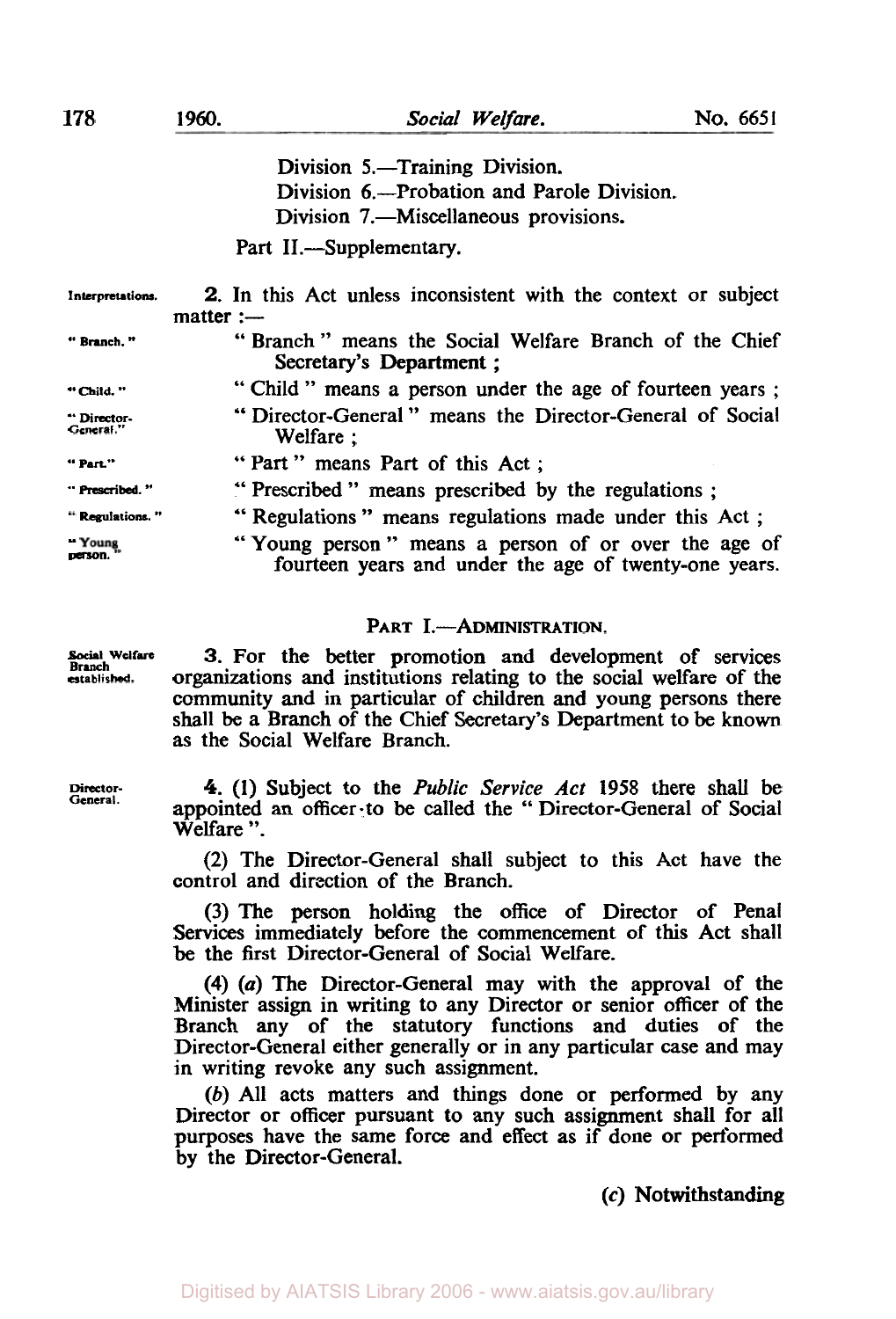*(c)* Notwithstanding the making of any such assignment the Director-General may himself exercise or **perform** any functions or duties so assigned.

*5.* **(1)** It shall be the duty of the Director-General on or before **Annual Report by Director**the thirtieth day of September in each year to submit to the Minister General. a report **as** to proceedings under this Act during the preceding financial year and such other particulars as the Minister directs to be included therein.

(2) The Minister shall cause such report to be laid before both Houses of Parliament within three weeks after receiving the same if Parliament is then sitting or if Parliament is not then sitting then within three weeks after the next assembling of Parliament.

## **DIVISION 1 .-FAMILY WELFARE DIVISION.**

**6.** (1) There shall be a Division of the Branch to be known as **Family Welfare** the " Family Welfare Division ".

**(2)** Subject to the *Public Service* Act **1958** there shall be **Director of Family Welfare**  appointed an officer to be **called** the " Director of Family Welfare ".

(3) The Director of Family Welfare shall administer the Family Welfare Division subject to the control and direction of the Director-General.

**7.** (1) The functions of the Family Welfare Division shall **Functions** of **be** :--

- (a) To promote family welfare in the community, to prevent its disruption and to mitigate the effects thereof:
- (b) To promote co-operation with and between voluntary organizations, Government departments and persons concerned with the welfare care and protection of persons in distress or in need of assistance ;
- *(c)* **To** control and supervise children and young persons in need of care and protection within the meaning of the *Children's Welfare* Act **1958** ;
- (d) To manage **and** control all institutions wholly maintained by the State for the reception and treatment of children and young persons in **need** of care and protection within the meaning of the *Children's Welfare* Act **1958** ;
- **(e)** To provide after-care for children and young persons under the control of the Branch.

 $(2)$  The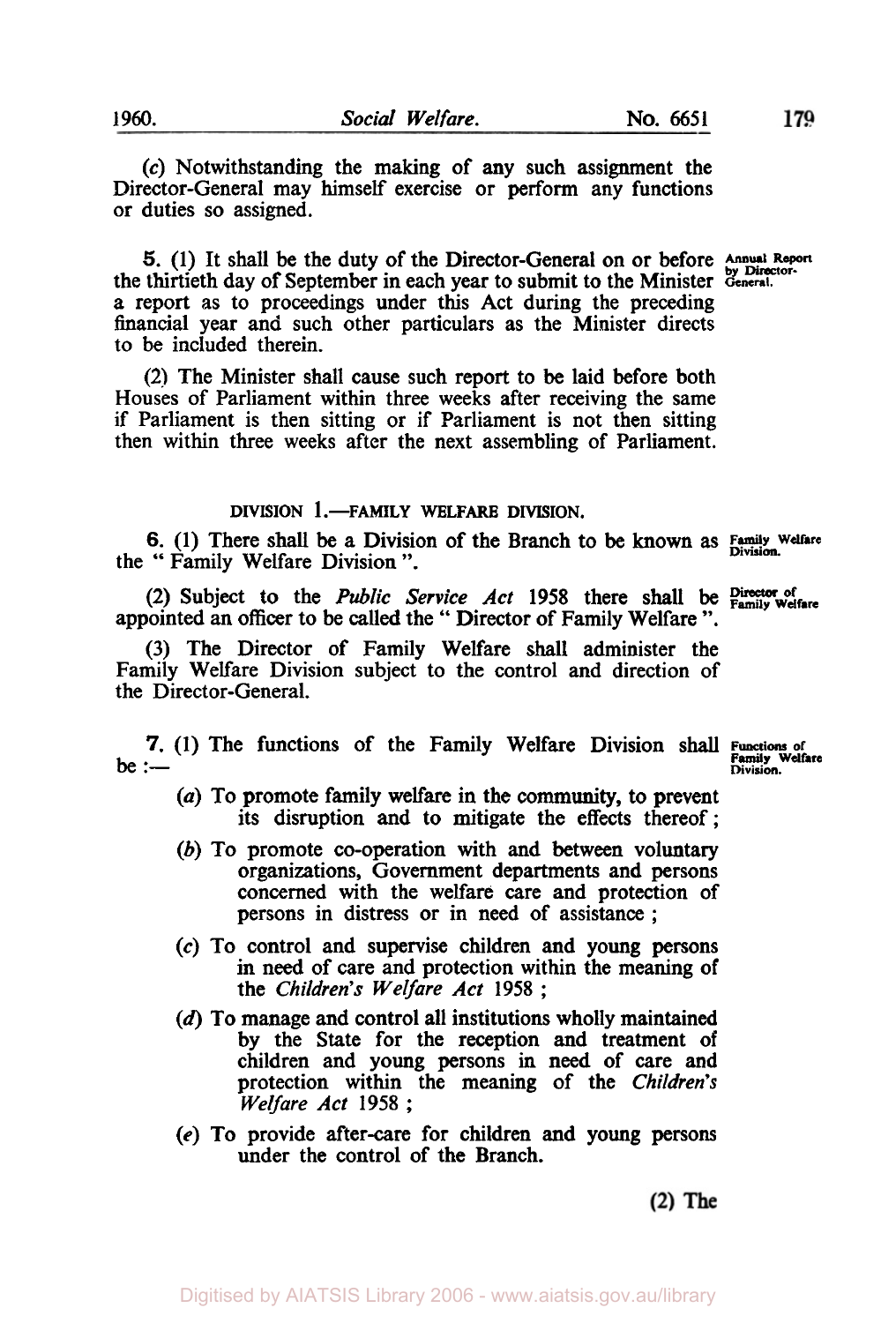- *(a)* encourage the formation development and co-ordination of any organizations in the community whose objects include the preservation of family life ;
- *(b)* advise and assist Government departments, public authorities and voluntary organizations in methods of attaining those objects ;
- *(c)* establish counselling services for the benefit of persons with family problems ; and
- (d) disseminate information to the public with regard to social welfare.

(3) With the approval of the Minister the Director-General may-

- *(a)* establish and maintain such institutions and buildings for the reception accommodation and housing of families and children in need of assistance or care and protection as he thinks proper and may abolish any such institutions ; and
- *(b)* provide such services for and assistance to voluntary organizations, persons or bodies of persons engaged in activities within the objects of this Act (including the services of trained officers) as he thinks fit.

**DIVISION 2.-YOUTH WELFARE DIVISION.** 

**Youth Welfare**  *8.* **(1)** There shall be a Division of the Branch to be **known as**  the " Youth Welfare Division ". **Division.** 

> **(2)** Subject to the *Public Service* Act **1958** there **shall be** appointed an officer to be called the "Director of Youth Welfare".

> (3) The Director of Youth Welfare shall administer the Youth Welfare Division subject to the control and direction of the Director-General.

**Functions** *of*  **Youth Welfare Division.** 

**Director of Youth Welfare.** 

- **9.** (1) The functions of the Youth Welfare Division shall be :-
	- (a) To deal with the social welfare problems of young persons ;
	- *(b)* To promote co-operation with and between voluntary organizations, Government departments and persons concerned with the welfare of **young persons;** and
	- **(c) To** maintain and control State institutions to be called "Youth Training Centres" and "Remand Centres" for the reception detention and treatment of young persons convicted of any offence punishable by imprisonment or awaiting trial or sentence for any such offence.

**(2)** The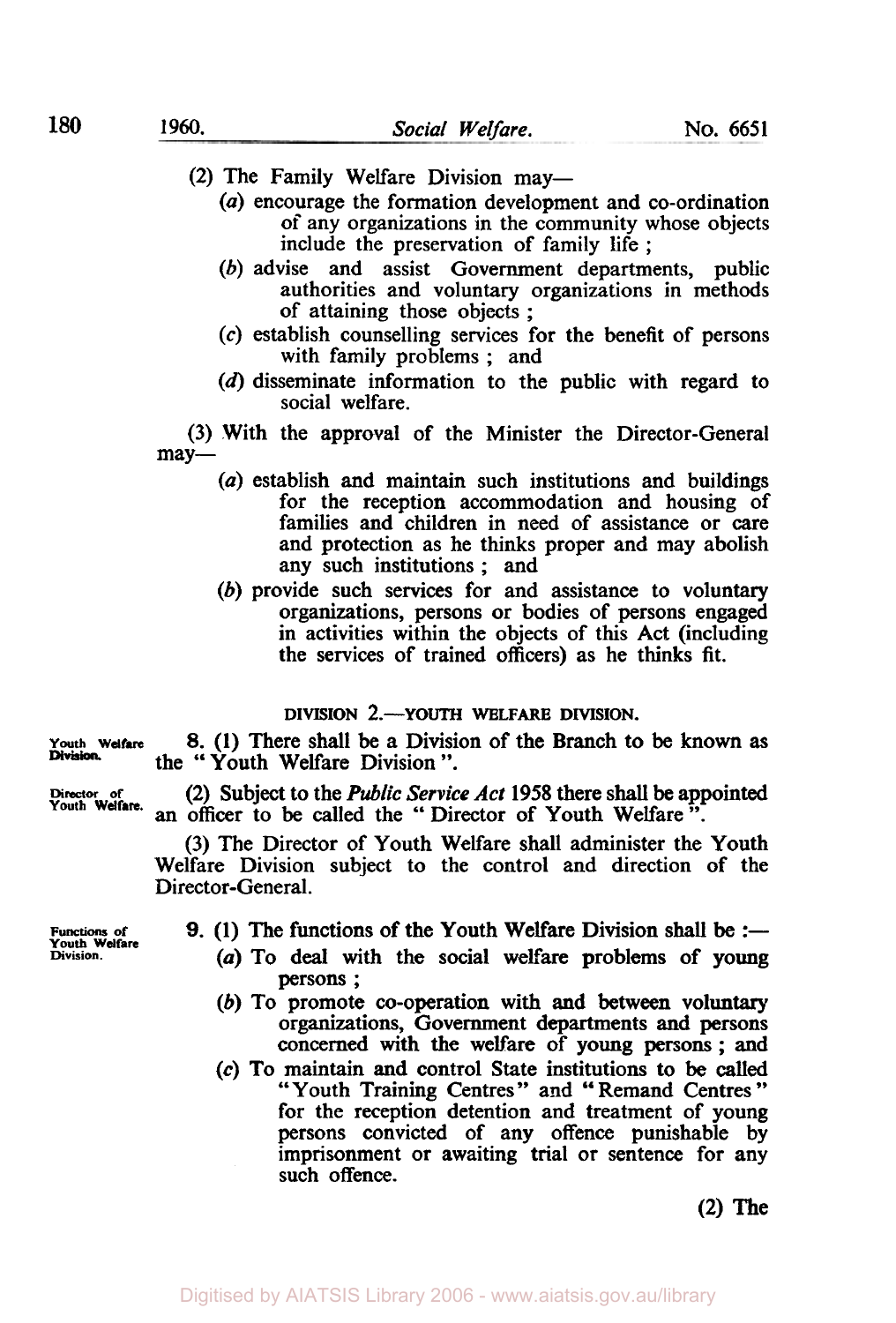- (2) The Youth Welfare Division may—
	- *(a)* promote and encourage the work of the Youth Advisory Council in the establishment development and assistance of youth clubs and organizations concerned with the moral intellectual and physical welfare and development of young persons and assist in the co-ordination of their activities ;
	- (b) provide officers for the Youth Advisory Council to assist and guide youth clubs and voluntary and guide youth clubs and voluntary organizations concerned with the welfare of young persons ; and
	- *(c)* provide facilities required by the Youth Advisory Council for the discharge of its functions pursuant to the *Youth Organizations Assistance Act* **1958.**

**10. (1)** For the purposes of this Act the Governor in Council *Governor in Council may*  may from time to time by notice published in the *Government* appoint youth *Gazette* appoint places establishments or institutions in Victoria and **remand training centres**  to **be-**

centres.

- (a) youth training centres for the care and welfare of-
	- (i) offenders committed to youth training centres pursuant to the *Crimes Act* **1958** or to the care of the Branch pursuant to the *Children's Welfare Act* **1958** ; and
	- (ii) young persons admitted to the care of the Branch who in the opinion of the Director-General are in need of special supervision social adjustment and training ;
- (b) remand centres for the detention of young persons awaiting trial or sentence or in transit to or from a youth training centre-

and may in the like manner revoke or alter any such appointment but no such appointment of any place establishment or institution not wholly maintained by the State shall be revoked or altered unless the persons having the care and management thereof have first had an opportunity of being heard in relation to such revocation or alteration.

(2) Every approved juvenile school declared by the Minister **Juvenile schools**  pursuant to section fourteen of the *Children's Welfare Act* 1958 **to become youth** pursuant to section fourtees. and the declaration of which has not been revoked before the commencement of this Act shall on and from the said commencement become and be a youth training centre as if appointed pursuant to the provisions of sub-section **(1)** of this section.

*(3) (a)* Every remand centre shall be **so** constructed and shall **Segregation of persons in**  provide such facilities that any persons or class of persons detained **remand centra.**  therein may be segregated from other persons or classes of persons.

**(b)** The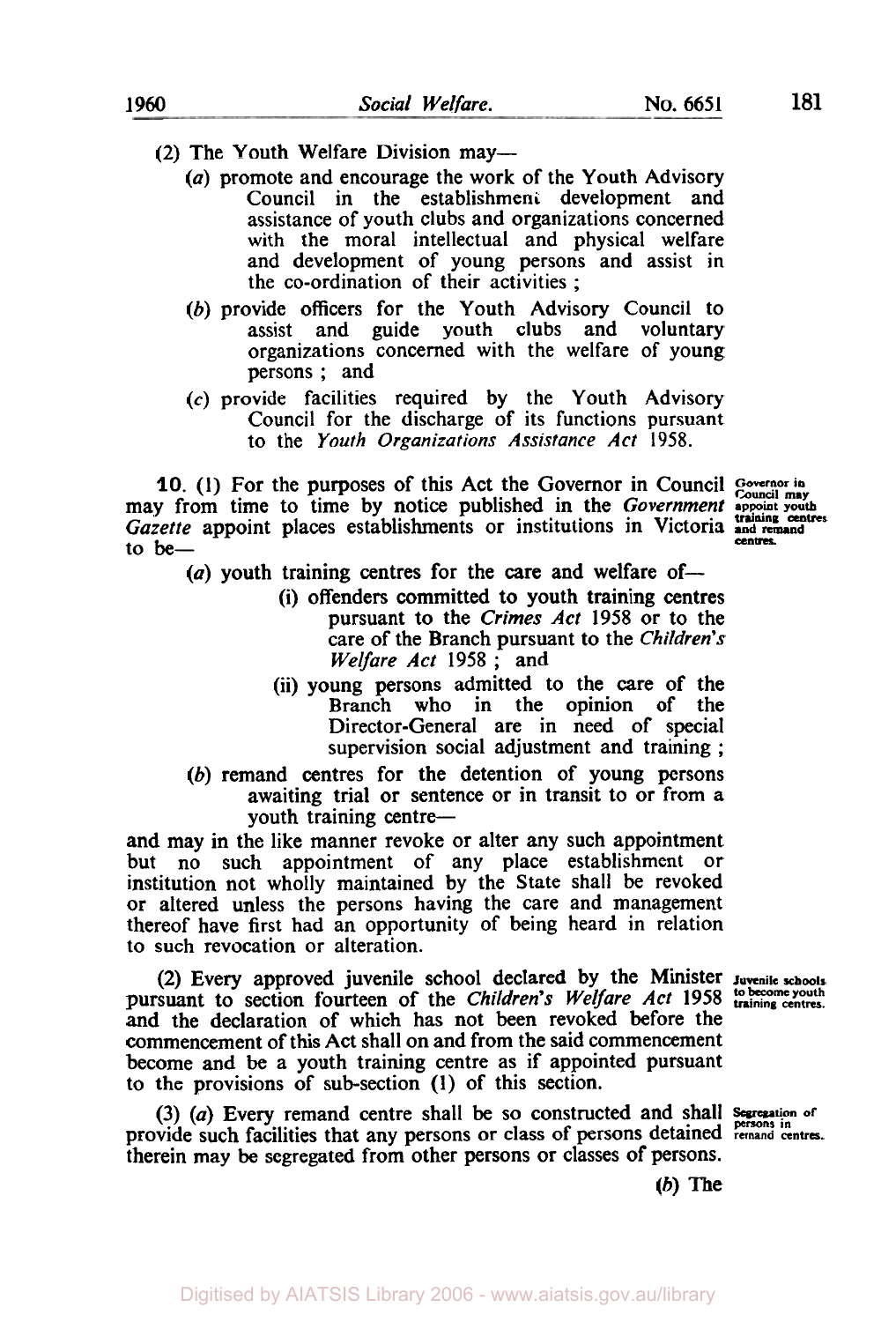- (b) The Director-General may, as he thinks fit-
	- (i) determine what persons or classes of persons shall be segregated from other persons or classes of persons in any remand centre ;
	- (ii) set aside appropriate portions of any remand centre for the accommodation of any class of persons ;
	- (iii) cause any person remanded to a remand centre to be detained in that portion of the centre which is appropriate for a person of his antecedents behaviour and history and be kept apart from persons of any other class.

**(4)** The Minister shall from time to time determine the rates to be paid in respect of young persons placed in any youth training centre not wholly maintained by the State.

**Persons 11.** Every person who is detained in any remand centre in remand contre in remand contre in the in the in the **centres in remand &., in** or in any youth training centre shall be deemed to be in the legal custody of the Director-General whilst he is so detained.

*Warrant* for **12. (1)** The Director-General may as he thinks fit by warrant under his hand cause-

- (a) the removal of any person-
	- (i) from any remand centre to any other remand centre or to any youth training centre ;
	- (ii) from any youth training centre to any other youth training centre or to any remand centre ;
	- (iii) from any gaol or lock-up to any remand centre or youth training centre ; and
	- (b) the return of any such person to the remand centre or youth training centre from which he was originally removed.

**(2) Upon** every such removal .every such person shall be subject to be kept at the remand centre or youth training centre aforesaid for the residue of the period of **his** detention in custody or until removed by legal authority.

(3) Every person to whom this section applies—

- *(a)* while being removed from or to any gaol lock-up remand centre or youth training centre ; and
- (b) while returning to the remand centre or youth training centre from which he was originally removed-

shall be deemed to be in the legal custody of any member of the police force or other officer having the custody of such person and acting under the warrant who shall in due course deliver or

return

**removal of General. from remand** 

**centres, custody, &C.**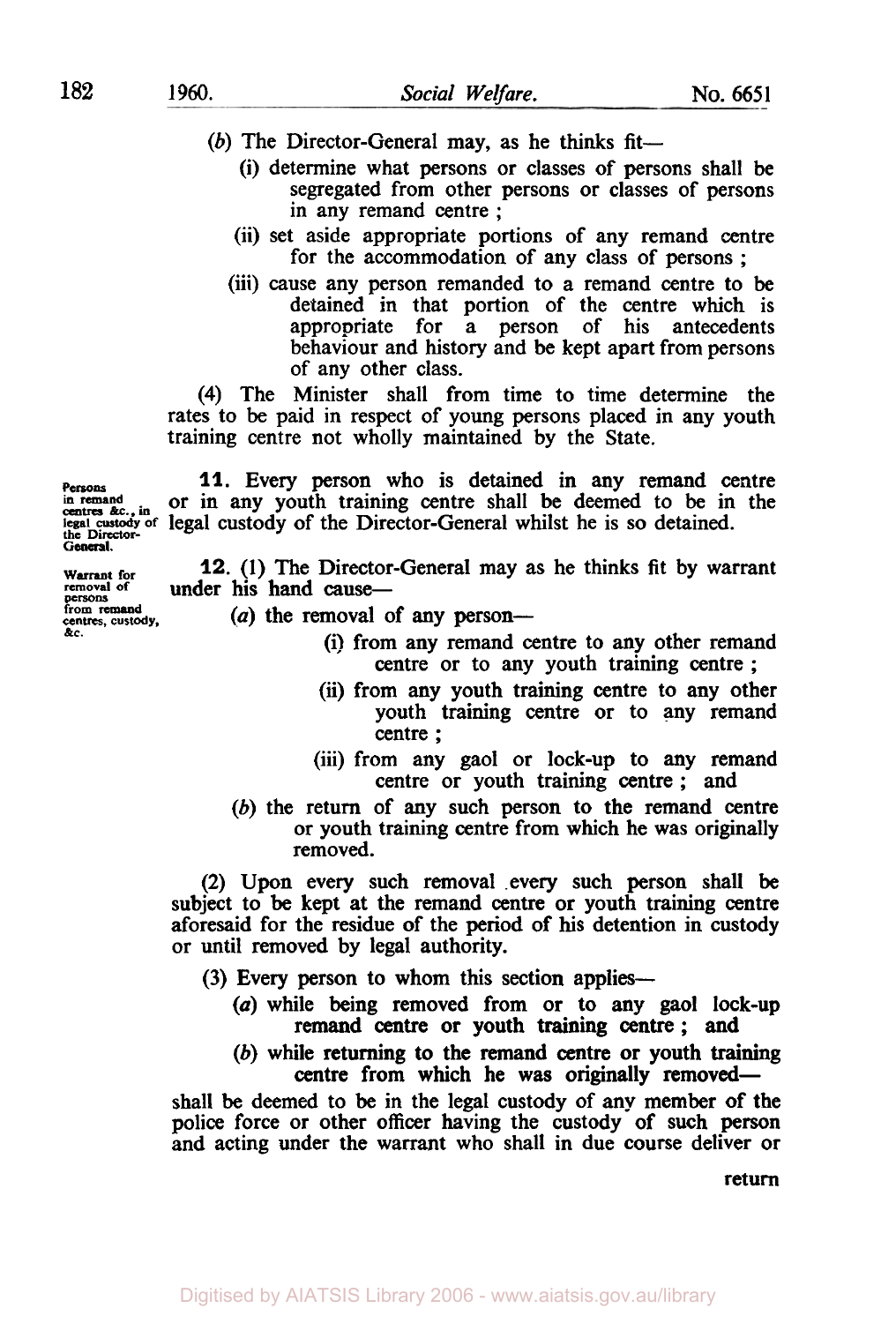return such person into the custody of the officer in charge of the remand centre or youth training centre in accordance with the terms of the warrant.

**13. (1)** Any person in any youth training centre or remand **Removal or**  centre may with writ of *habeas corpus* or other writ for **persons** for that purpose be removed to and from any **court** at which he **trial sentence &c.**  is required to appear for any offence with which he is charged when and so often as may be necessary in order that he may be sentenced tried or otherwise dealt with according to law and such removal shall not be deemed to be an escape.

(2) Every person **so** being removed and every person ordered to be removed to or committed to any youth training centre shall for and during the time of his being removed from or through any youth training centre or remand centre be deemed to be in the legal custody of the member of the police force or other officer having the custody *of* such person.

(3) **No** proceeding either criminal or civil shall be maintained by any such person or any other person against any member of the police force or against any other person by reason of any such removal.

14. Any person lawfully detained in any remand centre Absconding or youth training centre who escapes or attempts to escape from **offence.**  such remand centre or youth training centre or from the custody of any member of the police force or other officer in whose custody he may be shall be guilty of an offence and upon conviction therefor shall be liable to imprisonment for a term of not more than six months or to detention in a youth training centre for a period of not more than six months. Any such person **so** escaping or attempting to escape may be arrested by any member of the police force and placed in a gaol or lock-up until he is removed to a remand centre or youth training centre.

#### **DIVISION 3.-PRISONS DIVISION.**

**15.** (1) There shall be a Division of the Branch to be **known** Prisons Division as the " Prisons Division ".

appointed an officer to be called the '' Director of **Prisons** ". **(2)** Subject to the *Public Service* Act **1958** there shall be **rector of Prisons.** 

Digitised by AIATSIS Library 2006 - www.aiatsis.gov.au/library

(3) The Director of Prisons shall administer the Prisons Division subject to the control and direction of the Director-General.

**16.** The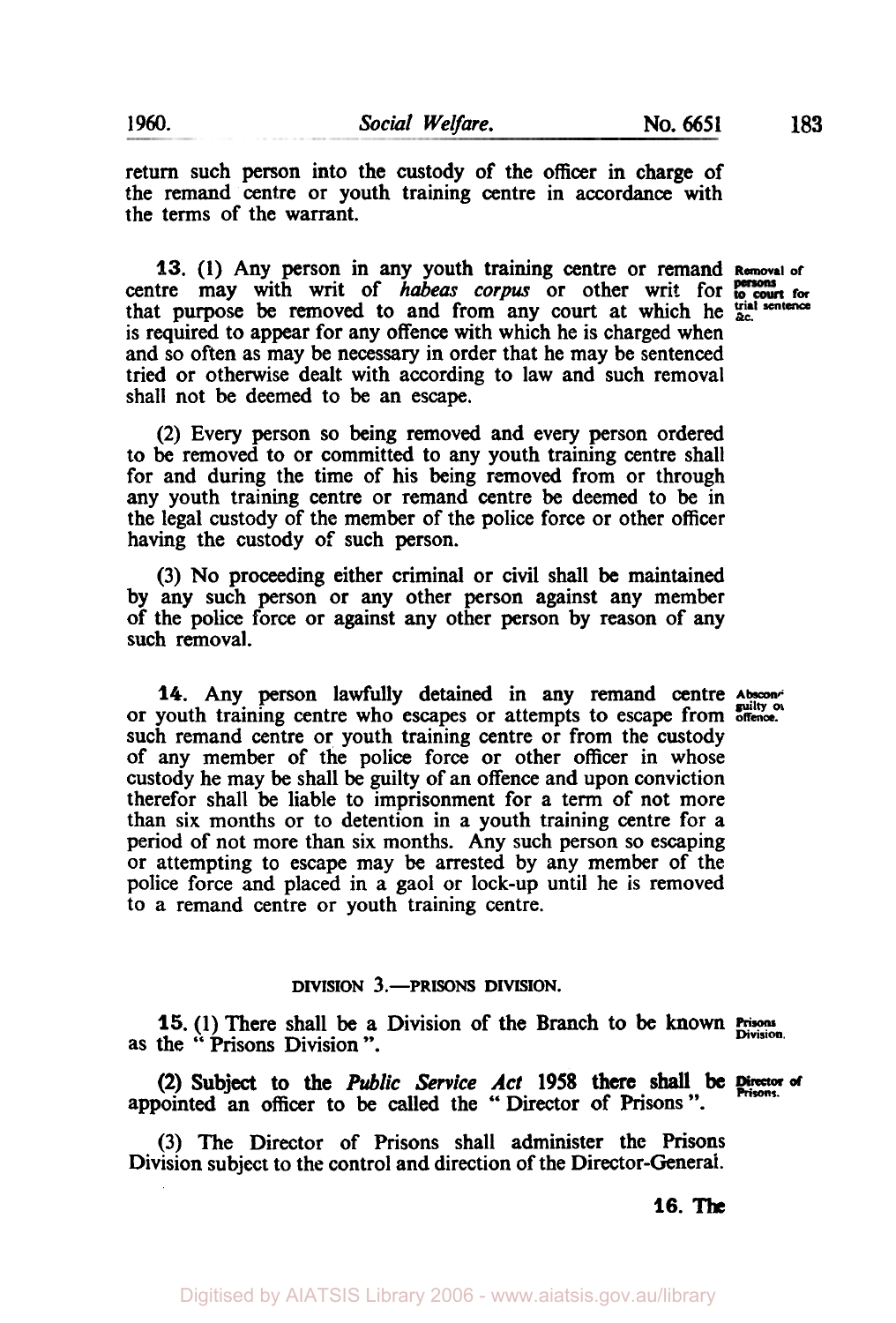**Division.** 

**Statistics Division.** 

**Functions of Research and Statistics** 

Research and

- **Functions of 16.** The functions of the Prisons Division shall be :-
	- (a) To control and supervise all persons imprisoned or detained in any gaol ; and
	- (b) To assist in the rehabilitation into the community of all persons released or discharged from any gaol.

**DIVISION 4.-RESEARCH AND STATISTICS DIVISION.** 

**17.** There shall be a Division of the Branch to be known as the " Research and Statistics Division ".

**18.** The functions of the Research and Statistics Division shall be :-

- (a) To direct the compilation of statistics and information in all Divisions of the Branch ;
- *(b)* To collate and compile information relating to such other matters persons and things as the Minister directs ;
- **(c)** To co-operate with any persons or bodies of persons concerned with the compilation of the like statistics and to co-ordinate within Victoria the activities of such persons or bodies of persons ; and
- (d) To encourage research by qualified **persons** into problems of social welfare.

#### **DIVISION 5.-TRAINING DIVISION.**

**Training 19.** (I) There shall be a Division of the Branch to be known as the " Training Division ". **Division.** 

**of Training.** 

**Superintendent (2)** Subject to the *Public Service* Act **1958** there shall be appointed an officer to be called the "Superintendent of Training ".

> (3) The Superintendent of Training shall administer the Training Division subject to the control and direction of the Director-General.

**Division.** 

- Functions of **20.** The functions of the Training Division shall be :-
	- (a) To advise the Director-General on matters of general policy relating to the training of persons in matters pertaining to social welfare ;

*(b)* **To**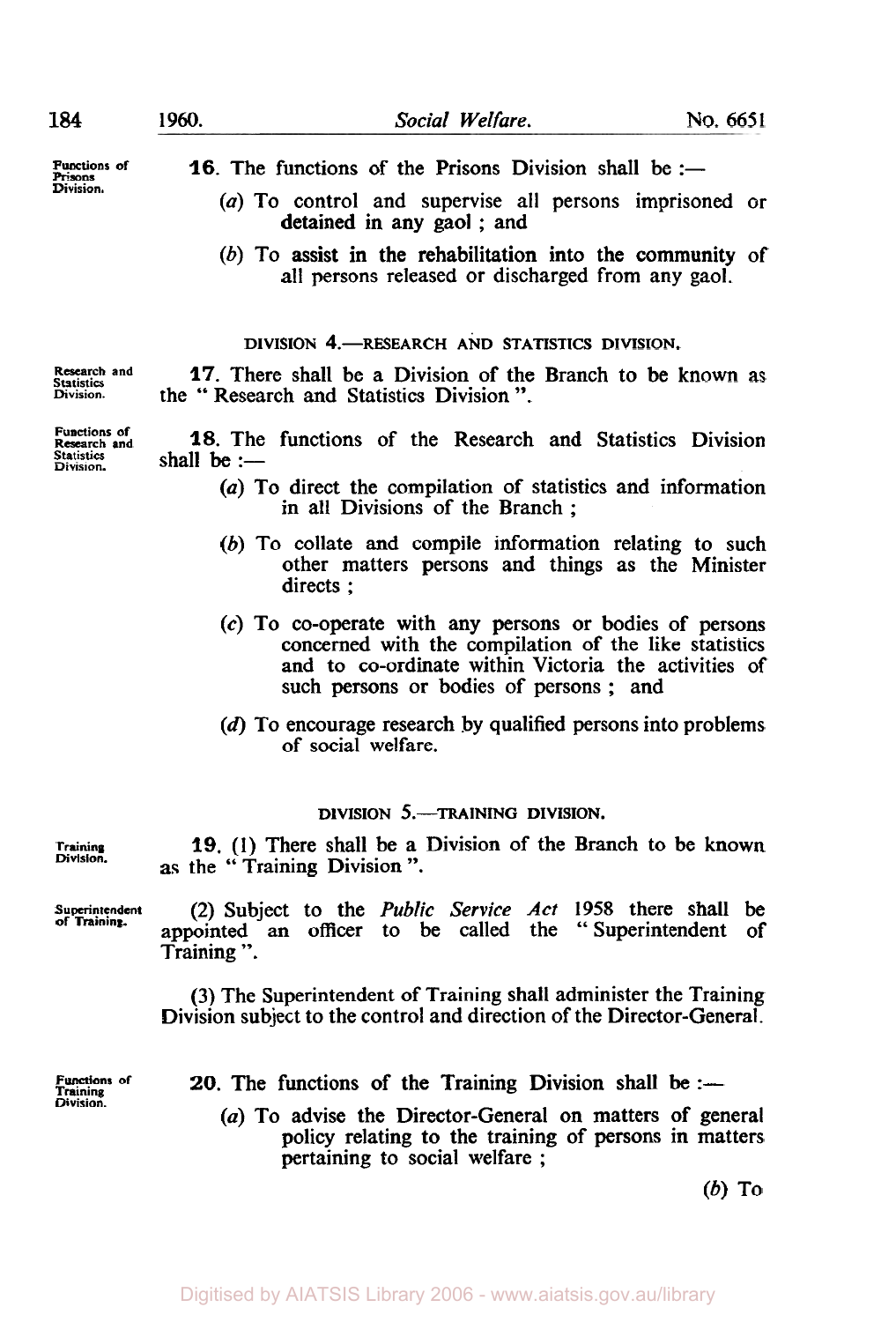- - (b) To plan supervise and co-ordinate the administration and development of the training of persons for the purposes of this Act ;
	- *(c)* To promote foster and encourage public interest in social welfare ;
	- (d) To *carry* out such duties in relation to training officers of the Branch as are imposed upon it by or under this Part ; and
	- (e) To supervise the training of all children young persons and adults in any institution controlled by the Branch.
	- 21. (1) The Director-General may-
		- *(a)* organize and conduct, either by himself or in collaboration with any other body or bodies, such lectures classes courses schools examinations and other activities as he thinks necessary or other activities as he thinks necessary or desirable for the purposes of or in connexion with the promotion and encouragement of studies in social welfare ;
		- (b) charge and receive such fees and payments **as are**  prescribed in respect of any services supplied by the Division and in respect of the admission of persons to or the enrolment of persons for the purposes of any lectures classes courses schools examinations or other activities organized and conducted under this Division.

**(2)** The Minister may authorize payments to be made out **Minister may**  of moneys available to the Branch to persons or **bodies** of persons **payments for authorize**  conducting training in social welfare and to students as bursaries. training purposes.

**Powers of**  Division

**22.** (1) For the purposes of this Division the Minister shall Constitution constitute a Social Welfare Training Council consisting of not more and Social functions is than twelve members including the Superintendent of Training, **Welfare Training**  the Director of Family Welfare, the Director of Youth Welfare, and the Director of Prisons.

**(2)** The members of the Training Council shall subject to this **Act** hold **office** for such respective terms (not exceeding in any *case* three years) as the Minister appoints and shall be eligible for re-appointment.

(3) The Minister may annually appoint one of such members to **be** chairman of the Training Council and such member shall hold **office** as chairman for a term of twelve months and shall be eligible for re-appointment as chairman.

 $(4)$  A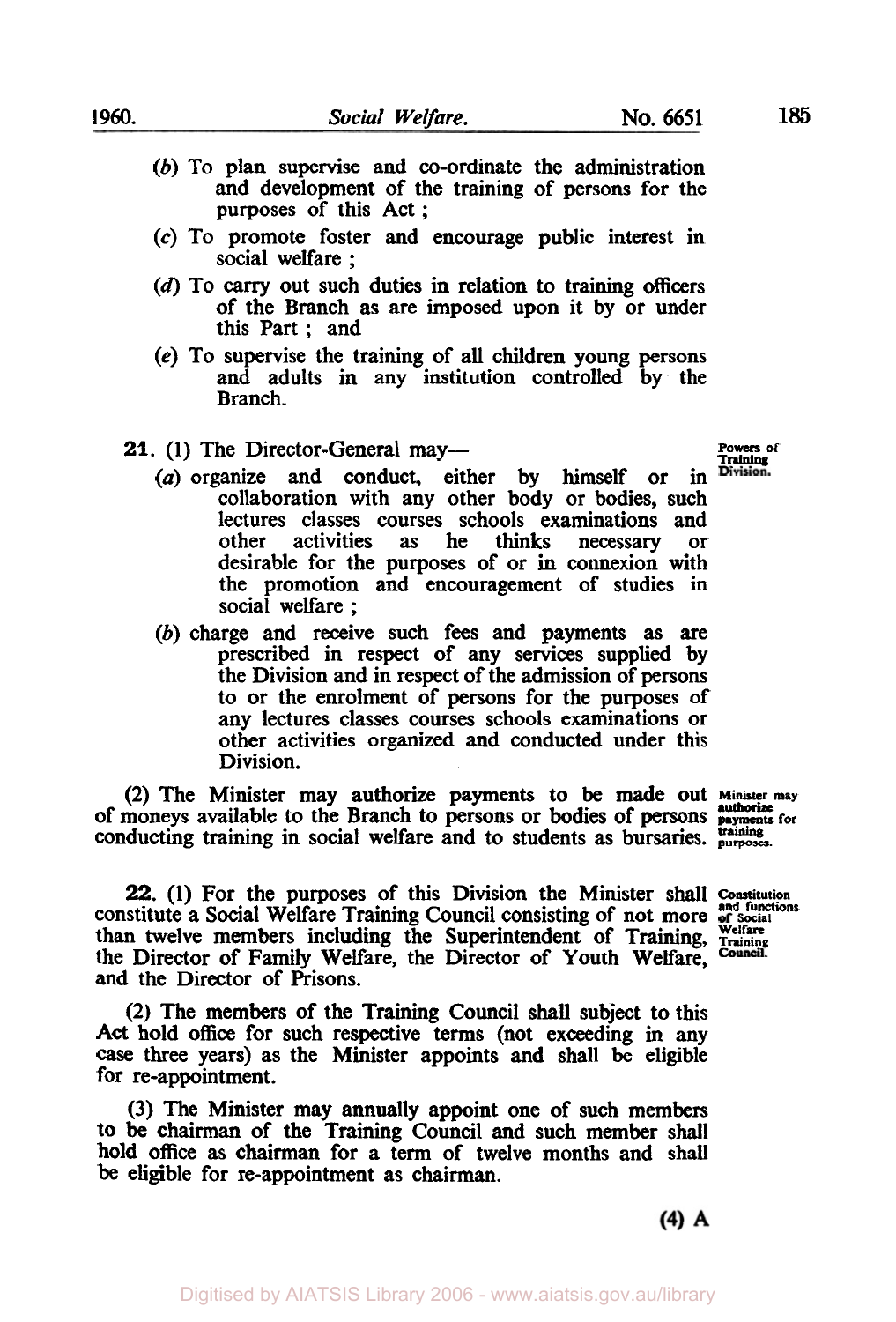Quorum, &c.

Chairman at meetings.

Decisions of Council

**(4)** A quorum of the Training Council shall consist of not **less** than half the whole number of members for the time being in office and subject to there being a quorum the Council may act notwithstanding any vacancy in its membership.

*(5)* At any meeting of the Training Council the chairman or in his absence a member elected by the members present to be chairman of the meeting shall preside.

(6) The decision upon any matter of the majority of the members at any meeting shall be the decision of the Training Council **on** that matter **and** in the event **of** an equality of votes **on** any matter the chairman **of** the meeting shall have a second or casting vote.

Proceedings.

Filling of vacancies.

*(7)* Subject to this Act the Training Council may regulate its **own** proceedings in such manner **as** it thinks fit.

*(8)* **Any** vacancy occurring **on** the Training Council from time to time may be filled by any person appointed by the Minister to such vacancy.

*(9)* Meetings of the Training Council shall be convened and conducted **as** prescribed but the regulations shall require that not less than **six** meetings shall be convened in any year.

**(10)** The members of the Training Council shall not **as** such **be** subject to the *Public Service* Act *1958.* 

**(11)** Each member of the Training Council shall be paid such **fees** and travelling allowances **as** are prescribed.

 $(12)$  The functions of the Training Council shall be :-

- *(a)* To exercise **a** general supervision over theoretical and practical training prescribed by the Council ;
- (b) **To** prescribe courses of instruction and training in social welfare ;
- *(c)* To conduct written practical or oral examinations; and
- **(d)** To issue certificates of qualification to **persons** who have passed examinations at the prescribed standards of proficiency.

Training<br>Council to have gard to results  $\sim$ examinations.

**23.** For the purpose of determining the qualification of **any**  person the Council shall have regard to the results of examinations including those conducted by **any** University in Victoria the Education Department and any technical school within the meaning of the *Education* Act **1958** in subjects approved by the Council.

**DIVISION**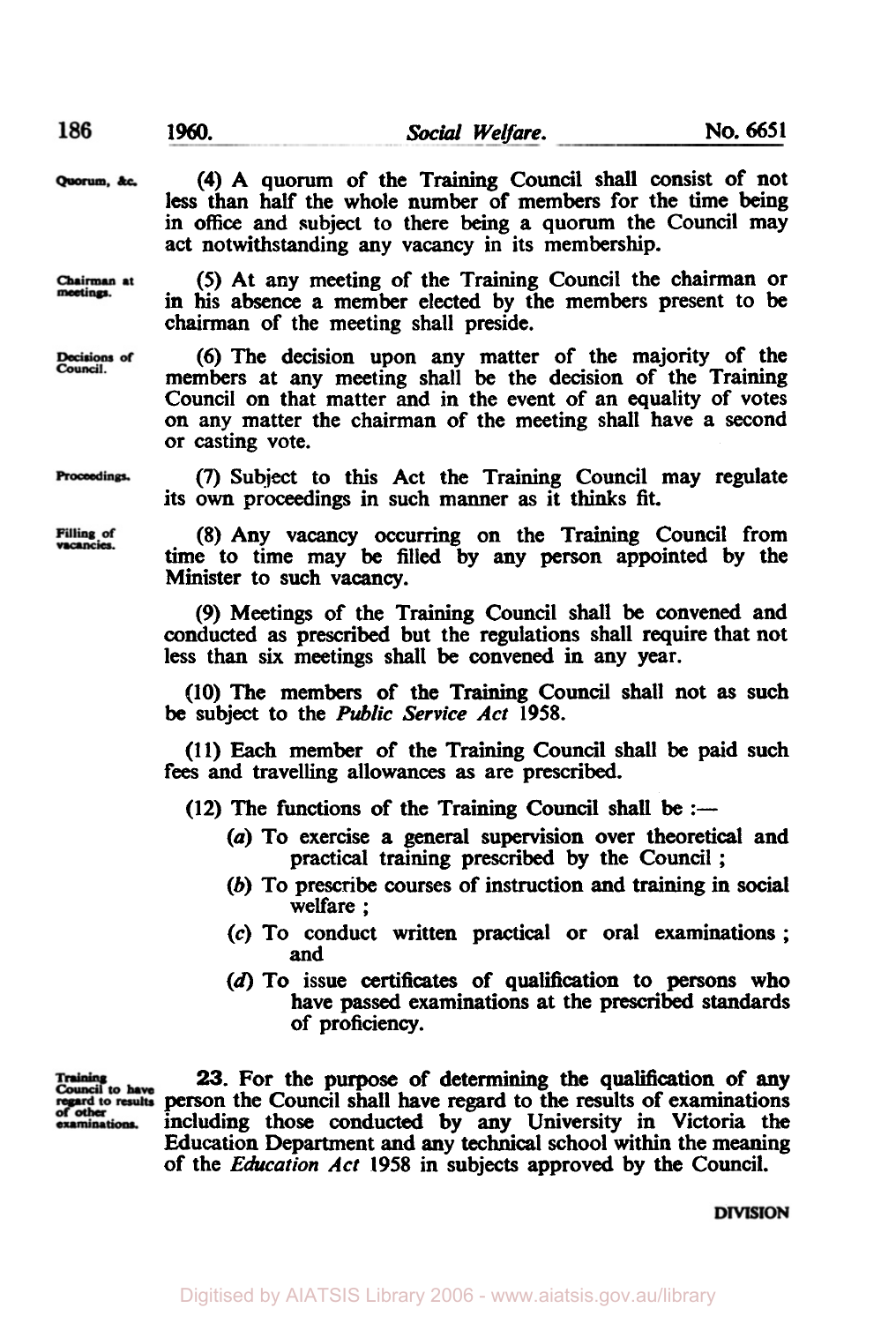### **DIVISION 6.-PROBATION AND PAROLE DIVISION.**

*24.* In this Division unless inconsistent with the context or **lnterpretations**  subject matter-

- " Adult Parole Board " means the Parole Board constituted *"Adult Parole Board*  under Part IV. of the *Crimes Act* 1958.
- " Board " means the Youth Parole Board constituted under "Board." this Division.
- " Gaol " means gaol within the meaning of the *Gaols* **"Gaol."**  *Act* 1958.
- "Period" in relation to detention includes the aggregate **"Period"**  of two or more **periods,** whether cumulative or concurrent.
- of twenty-one years undergoing a sentence of detention in a youth training centre or released on parole under this Division. " Young person " includes any person of or over the age "Young"

**25.** There shall be **a** Division of the Branch to be **known as**  the " Probation and Parole Division ".

**26.** The functions of the Probation and Parole Division shall Functions of Probation and be :---

- *(U)* **To** prepare and submit such **reports** upon and information with respect to any **person** found guilty (whether convicted or not) before any **court of** any offence **as** such **court** requires ;
- (b) **To** assist any child or young **person** released from the care of any institution at the request of the Director-General ;
- **(c) To** supervise all persons released **on** probation or parole under Part **IV.** of the *Crimes Act* 1958 or the *Children's Court Act* <sup>1958</sup>;
- **(d) To** co-ordinate the activities of probation officers and of parole officers appointed under this or any other Act ;
- *(e)* **To** assist in the rehabilitation into the **community** of persons released or discharged from any gaol or youth training centre by the provision of such **services as** are prescribed or in the **absence** of any such prescription as the Director-General thinks fit.

27. (1) There shall be a Youth Parole Board constituted as *Brablishm* hereinafter provided. The particle Board Board Board Board Board Board Board Board Board Board Board Board Board

**(2)** The